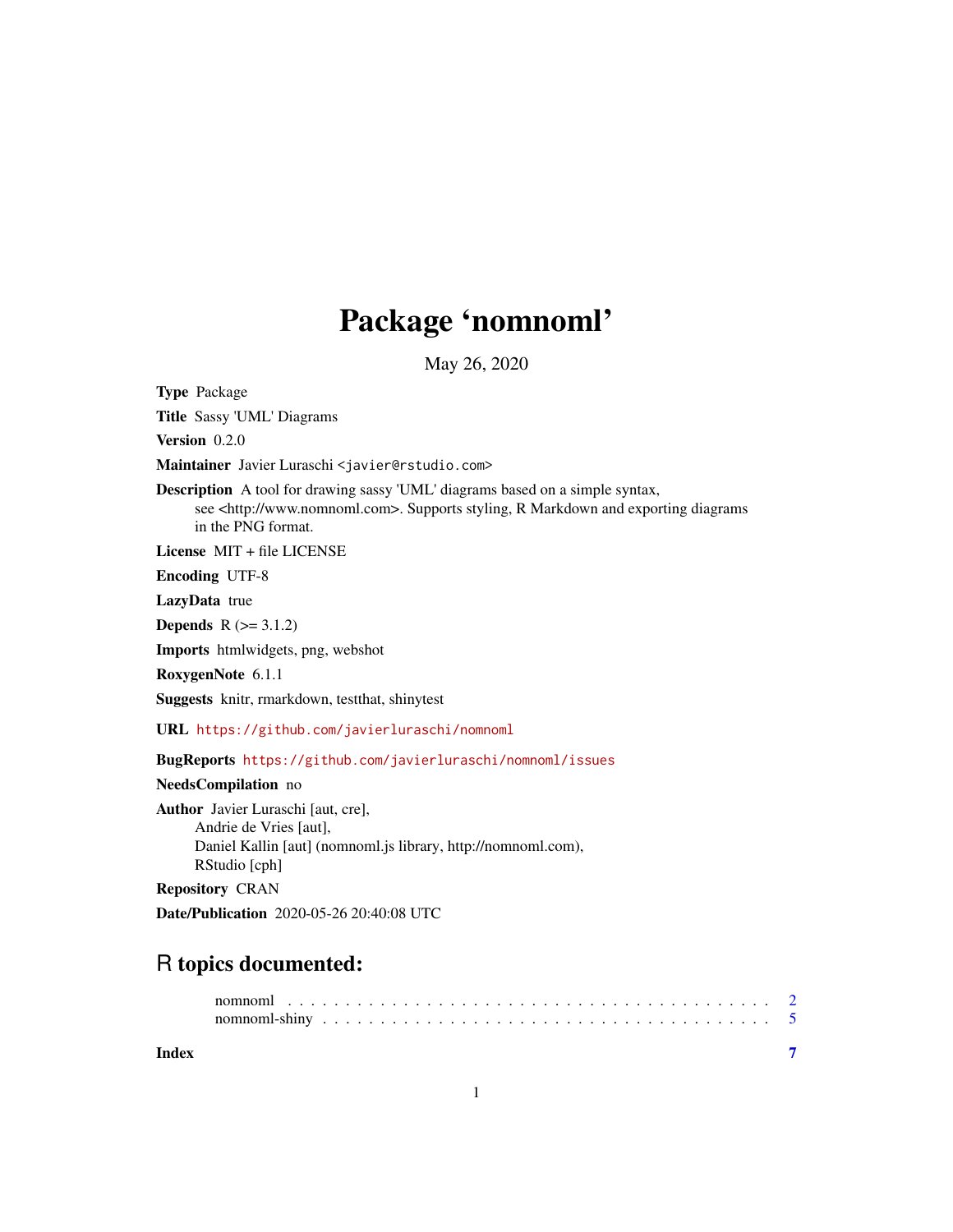<span id="page-1-0"></span>

#### Description

Renders a 'nomnoml' diagram as an 'htmlwidget' or saves it as a 'png' image.

#### Usage

```
nomnoml(code = "[Hello]-[World!]", png = NULL, width = NULL,
 height = NULL, svg = FALSE, ...)
```
#### Arguments

| code     | The nomnoml diagram code.                                                                                                         |
|----------|-----------------------------------------------------------------------------------------------------------------------------------|
| png      | Optional file name to export diagram as 'png'.                                                                                    |
| width    | Optional width in pixels for the exported 'png'.                                                                                  |
| height   | Optional height in pixels for the exported 'png'.                                                                                 |
| svg      | Use 'svg' output instead of 'png'? Notice that rendering in 'svg' is not at a par<br>with 'png' and renders incorrectly at times. |
| $\cdots$ | Additional parameters.                                                                                                            |

#### Details

The 'nomnoml' syntax is simple and intuitive, a "Hello World" example can be rendered as an 'htmlwidget' as follows:

nomnoml::nomnoml("[Hello]-[World!]","orange")

You can also render as a 'png' file with specific dimensions:

nomnoml::nomnoml("[Hello]-[World!]","hello.png",600,100)

Still, complex diagrams can be defined by combining multiple association types, classifier types, directives and custom classifier styles.

You can also use of the nomnoml 'knitr' chunk to render inline diagrams in R Markdown documents.

#### Association Types

```
association -
association ->
association <->
dependency -->
dependency <-->
generalization -:>
generalization <:-
```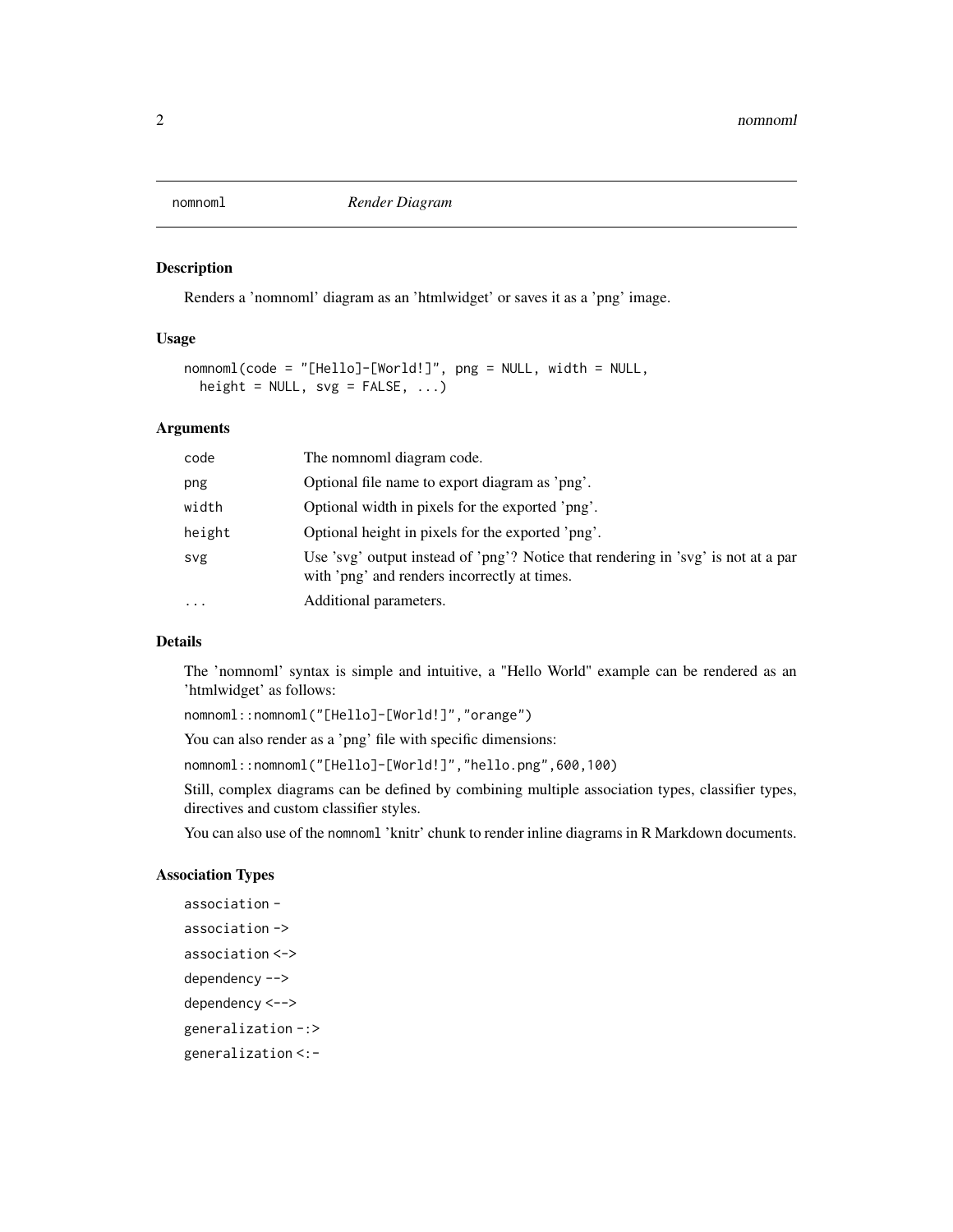#### nomnoml

```
implementation --:>
implementation <:--
composition +-
composition +->
aggregation o-
aggregation o->
note --
hidden -/-
```
### Classifier Types

[name]

[<abstract> name]

[<instance> name]

[<note> name]

[<reference> name]

[<package> name]

[<frame> name] [<database> name]

[<start> name]

[<end> name]

[<state> name]

[<choice> name]

[<input> name]

[<sender> name]

[<receiver> name]

[<transceiver> name]

[<actor> name]

[<usecase> name]

[<label> name]

[<hidden> name]

#### **Directives**

#arrowSize: 1 #bendSize: 0.3 #direction: down | right #gutter: 5 #edgeMargin: 0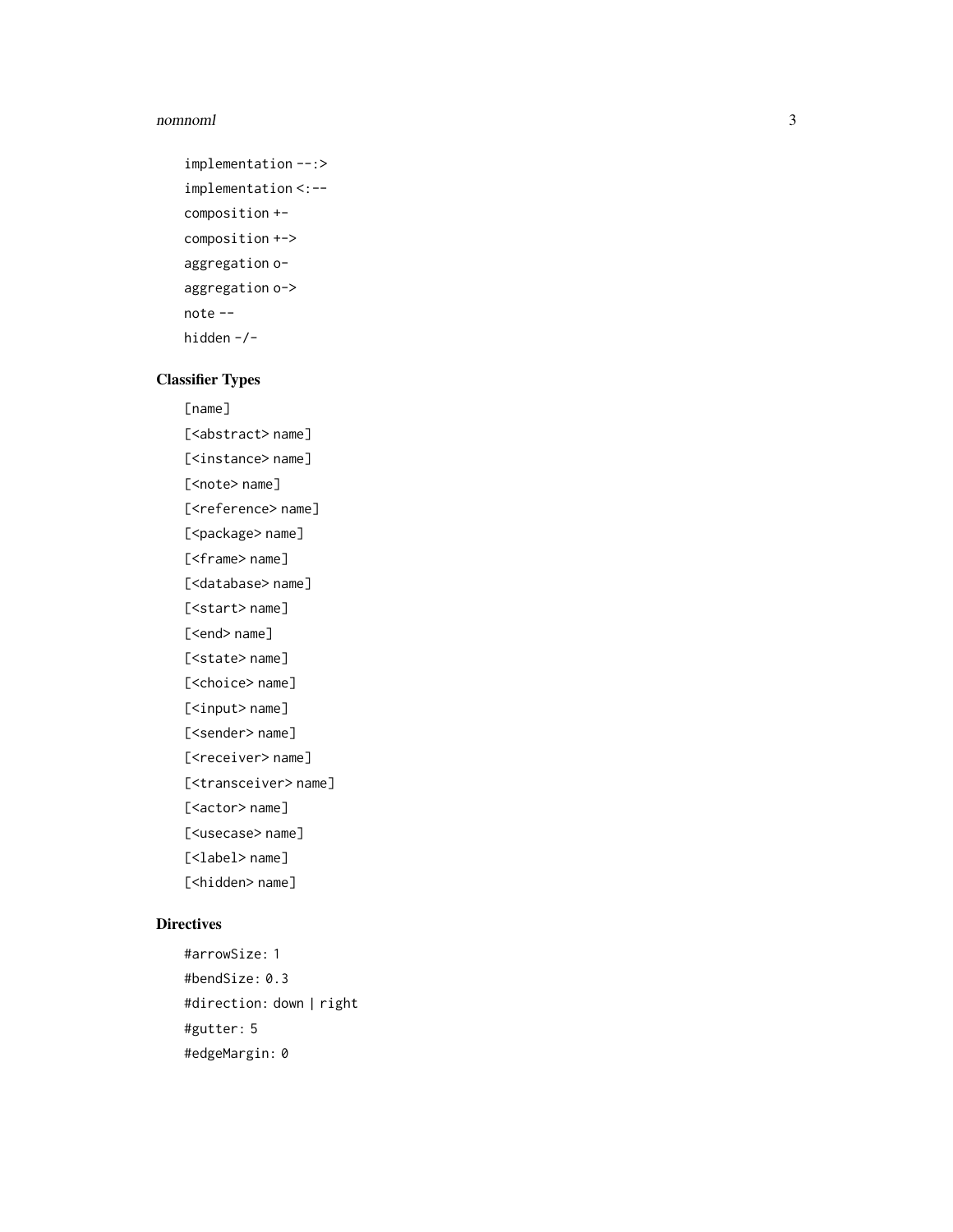#### 4 nomnoml

#edges: hard | rounded #fill: #eee8d5; #fdf6e3 #fillArrows: false #font: Calibri #fontSize: 12 #leading: 1.25 #lineWidth: 3 #padding: 8 #spacing: 40 #stroke: #33322E #title: filename

#zoom: 1

#### Custom Classifier Styles

#.box: fill=#8f8 dashed

A directive that starts with . define a classifier style. The style is written as a space separated list of modifiers and key/value pairs.

#.blob: visual=ellipse [<box>GreenBox] [<blob> HideousBlob] Available key/value pairs are: fill=(any css color) stroke=(any css color) align=center align=left direction=right direction=down visual=actor visual=class visual=database visual=ellipse visual=end visual=frame visual=hidden visual=input visual=none visual=note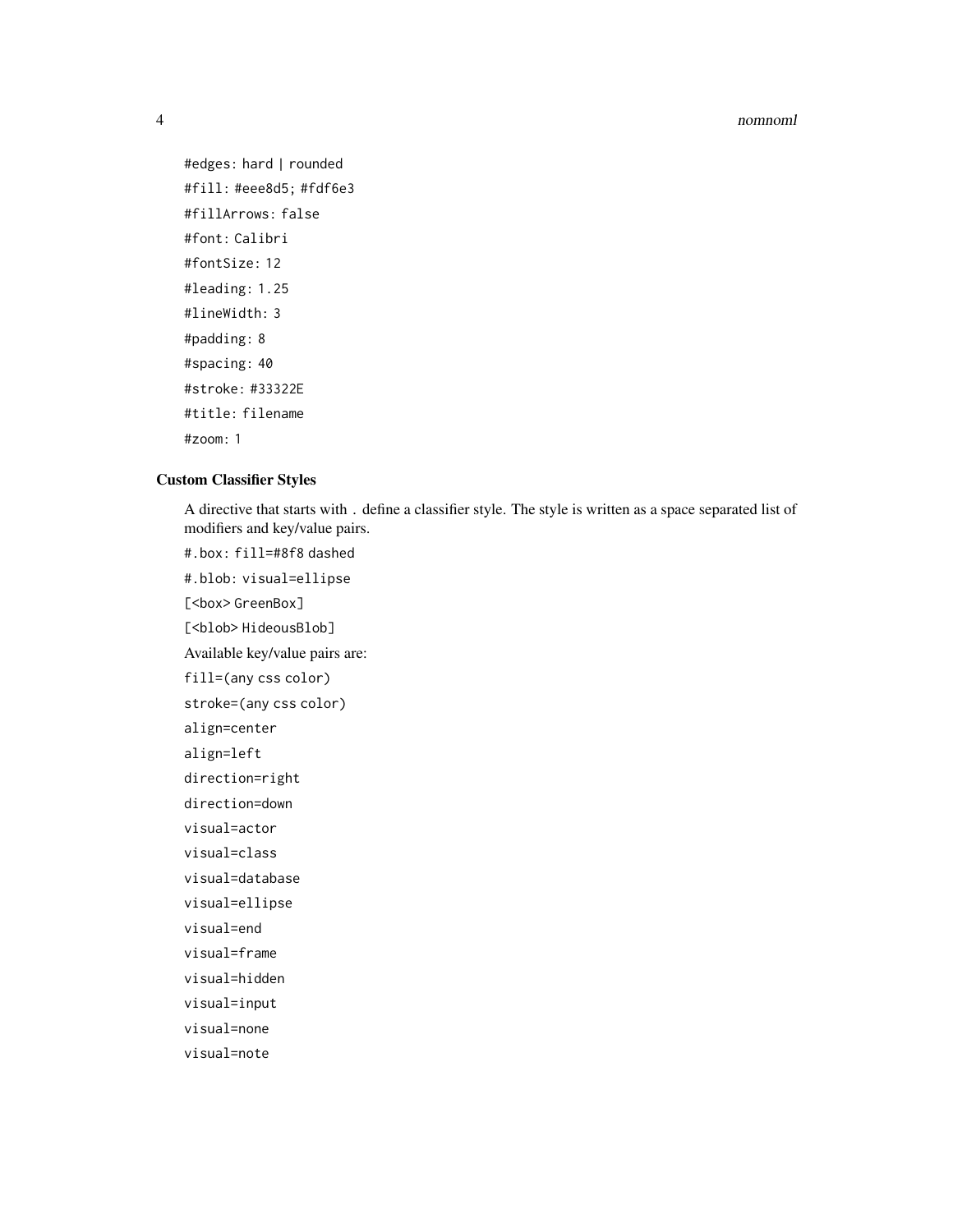#### <span id="page-4-0"></span>nomnoml-shiny 5

visual=package

visual=receiver

visual=rhomb

visual=roundrect

visual=sender

visual=start

visual=transceiver

Available modifiers are:

bold

underline

italic

dashed

empty

#### Examples

```
# Render simple diagram:
nomnoml::nomnoml("[Hello]-[World!]")
# Render complex diagram:
nomnoml::nomnoml("
  #stroke: #a86128
  [<frame>Decorator pattern|
    [<abstract>Component||+ operation()]
   [Client] depends --> [Component]
    [Decorator|- next: Component]
    [Decorator] decorates -- [ConcreteComponent]
    [Component] <:- [Decorator]
    [Component] <:- [ConcreteComponent]
  ]")
```
nomnoml-shiny *Shiny bindings for nomnoml*

## Description

Output and render functions for using nomnoml within Shiny applications and interactive Rmd documents.

#### Usage

```
nomnomlOutput(outputId, width = "100%", height = "400px")
renderNomnoml(expr, env = parent.frame(), quoted = FALSE)
```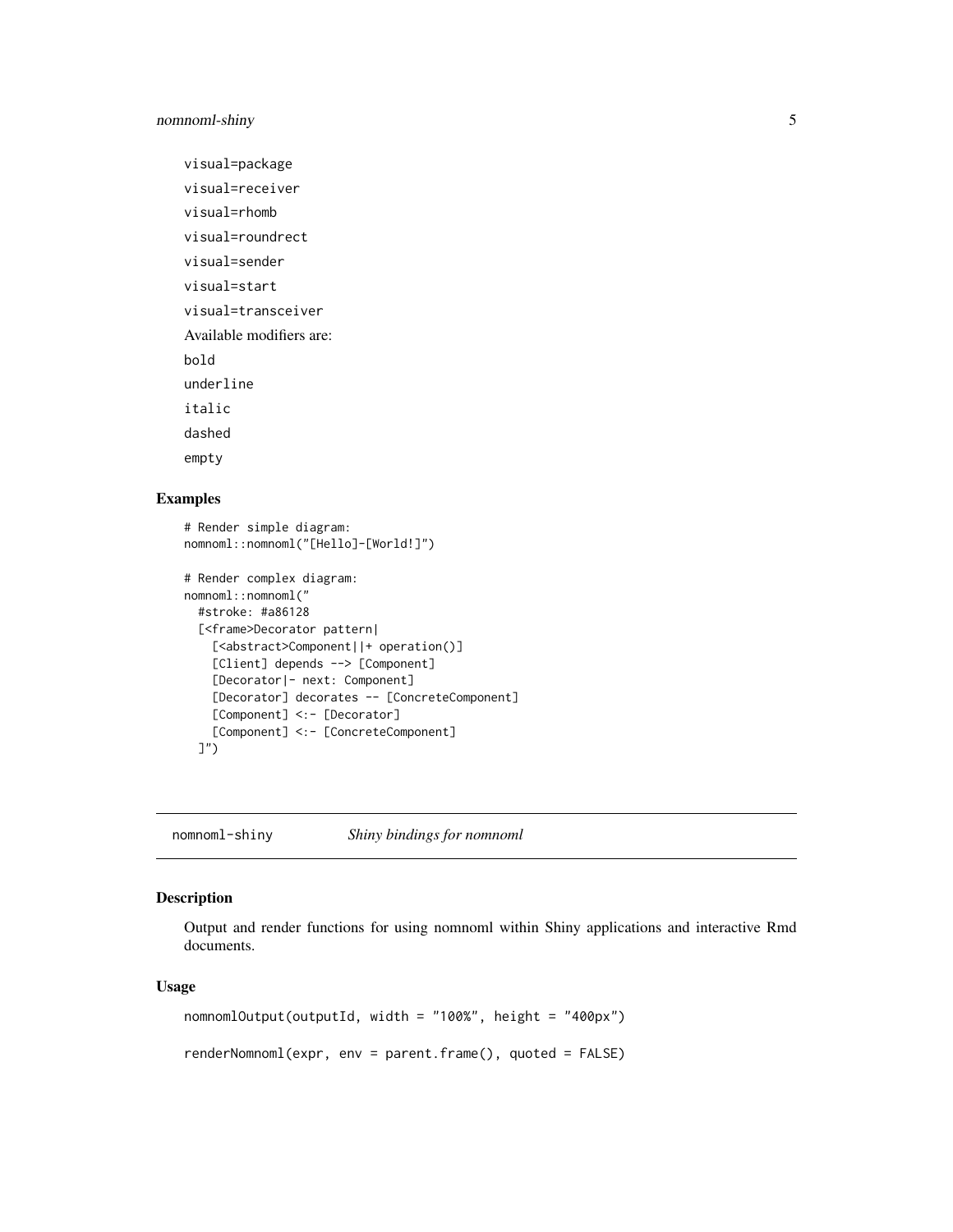# Arguments

| outputId      | output variable to read from                                                                                                      |
|---------------|-----------------------------------------------------------------------------------------------------------------------------------|
| width, height | Must be a valid CSS unit (like '100%', '400px', 'auto') or a number, which<br>will be coerced to a string and have 'px' appended. |
| expr          | An expression that generates a nomnoml                                                                                            |
| env           | The environment in which to evaluate expr.                                                                                        |
| quoted        | Is expr a quoted expression (with $\text{quote}()$ )? This is useful if you want to save<br>an expression in a variable.          |